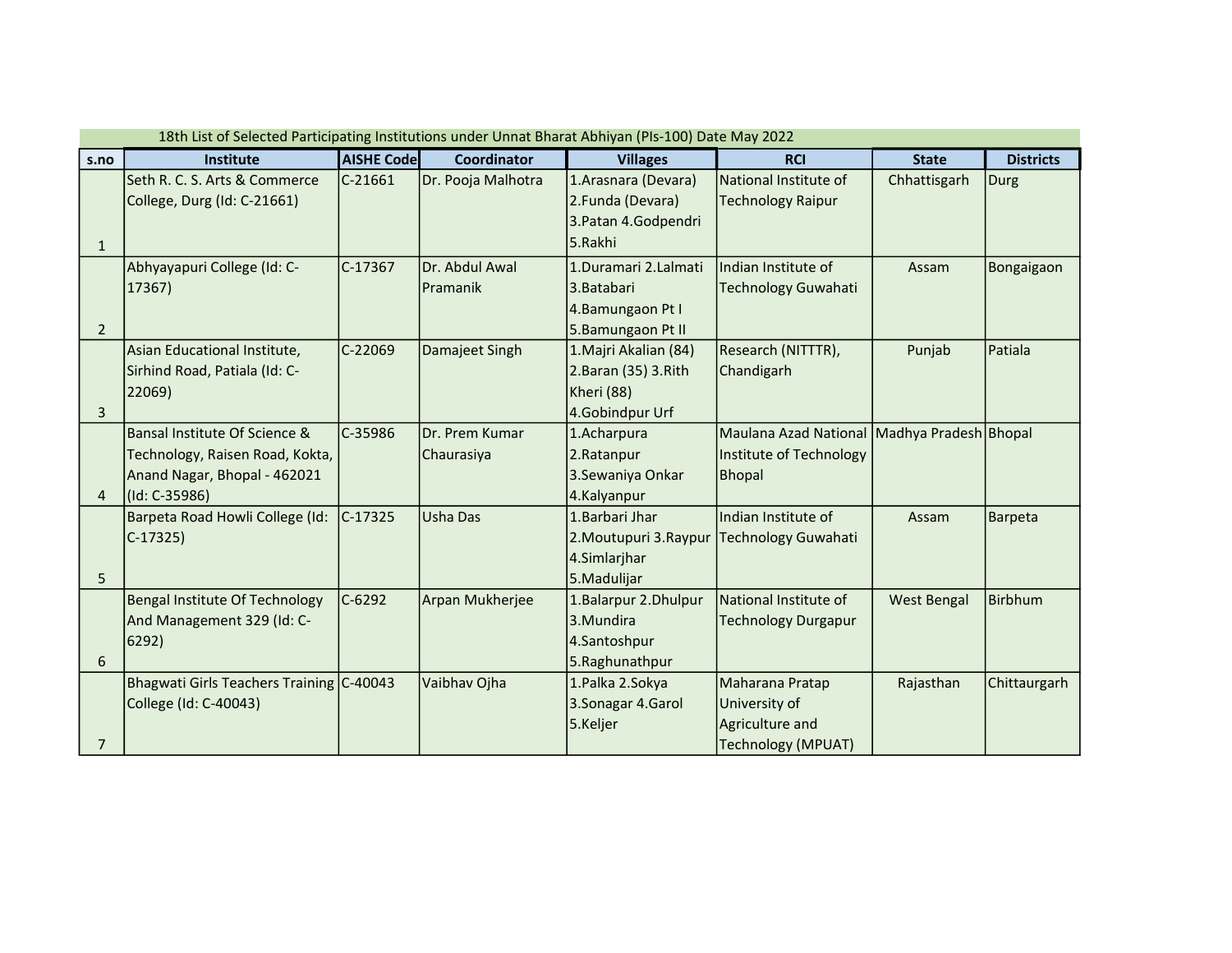|    | Brahmanand P.G. College, (Id: C- C-12306 |           | Dr Yousuf Akhtar               | 1.Durgapur 2.Tari                          | Indian Institute of       | <b>Uttar Pradesh</b> | Kanpur Nagar    |
|----|------------------------------------------|-----------|--------------------------------|--------------------------------------------|---------------------------|----------------------|-----------------|
|    | 12306)                                   |           | Roomi                          | Pathakpur 3.Dodepur                        | Technology Kanpur         |                      |                 |
|    |                                          |           |                                | 4. Biraichamau 5. Katri                    |                           |                      |                 |
| 8  |                                          |           |                                | <b>Behta</b>                               |                           |                      |                 |
|    | <b>B</b> vvss College Of Education,      | C-9936    | Ramesh Yanamashetti 1. Malapur |                                            | Karnataka University,     | Karnataka            | <b>Bagalkot</b> |
|    | Bagalkot (Id: C-9936)                    |           |                                | 2.Honnakatti                               | Dharwad                   |                      |                 |
|    |                                          |           |                                | 3. Niralkeri                               |                           |                      |                 |
| 9  |                                          |           |                                | 4.Gaddankeri                               |                           |                      |                 |
|    | C K College Of Engineering &             | $C-25014$ | Dr. N. Kamalakannan            | 1. Pillali 2. Otteri                       | Indian Institute of       | <b>Tamil Nadu</b>    | Cuddalore       |
|    | <b>Technology (Formerly Sri</b>          |           |                                | 3. Naduvirappattu                          | Technology Madras         |                      |                 |
|    | Jayaram Engineering College)             |           |                                | 4.Uchchimedu                               |                           |                      |                 |
| 10 | (Id: C-25014)                            |           |                                | 5.Subauppalavadi                           |                           |                      |                 |
|    | Choudhary Devi Lal Memorial              | C-27600   | <b>Puneet Chawla</b>           | 1. Panniwala                               | National Institute of     | Haryana              | <b>Sirsa</b>    |
|    | Govt. College (Id: C-27600)              |           |                                | Mota(207)                                  | Technology                |                      |                 |
|    |                                          |           |                                | 2.Anandgarh(199)                           | Kurukshetra               |                      |                 |
| 11 |                                          |           |                                | 3.Sahuwala - I(196)                        |                           |                      |                 |
|    | Cmr Institute Of Technology (Id:         | $C-19837$ | O.Nikhila                      | 1.Other(Naladavalli)2.                     | Mahatma Gandhi            | Telangana            | Medchal         |
|    | $C-19837$                                |           |                                | Other(gowdavelli)                          | National Council of       |                      |                 |
|    |                                          |           |                                | 3. Other (sutharigudam Rural Education     |                           |                      |                 |
| 12 |                                          |           |                                | ) 4. Other (salagudam)                     | (MGNCRE)                  |                      |                 |
|    | D.L.Patel Institute Of                   | $C-260$   | Shreya Bhatt                   | 1.Katwad 2.Gadhoda                         | Indian Institute of       | Gujarat              | Sabar Kantha    |
|    | Management & Technology,                 |           |                                | 3. Hadiyol 4. Nava                         | Technology                |                      |                 |
|    | Mca College.(Sfi)-Himmatnagar            |           |                                | 5.Kanknol                                  | Gandhinagar               |                      |                 |
| 13 | 507 (Id: C-260)                          |           |                                |                                            |                           |                      |                 |
|    | Darrang College (Id: C-17319)            | $C-17319$ | Prof. Manashjyoti              | 1. Other (BahbariDekaC Indian Institute of |                           | Assam                | Sonitpur        |
|    |                                          |           | Patgiri                        | huburi)2.Other(Bahba Technology Guwahati   |                           |                      |                 |
|    |                                          |           |                                | ri)3.Other(Ganakchub                       |                           |                      |                 |
| 14 |                                          |           |                                | uriBihaguri)4.Other(Si                     |                           |                      |                 |
|    | Dashmesh Girls College Chak              | $C-31044$ | Monica                         | 1. Aima Mangat                             | National Institute of     | Punjab               | Hoshiarpur      |
|    | Alla Baksh Mukerian (Id: C-              |           |                                | (213)2.Khanpur                             | <b>Technical Teachers</b> |                      |                 |
|    | 31044)                                   |           |                                | (212)3.Sherpur                             | Training and Research     |                      |                 |
| 15 |                                          |           |                                | (219)4.Mehatpur                            | (NITTTR), Chandigarh      |                      |                 |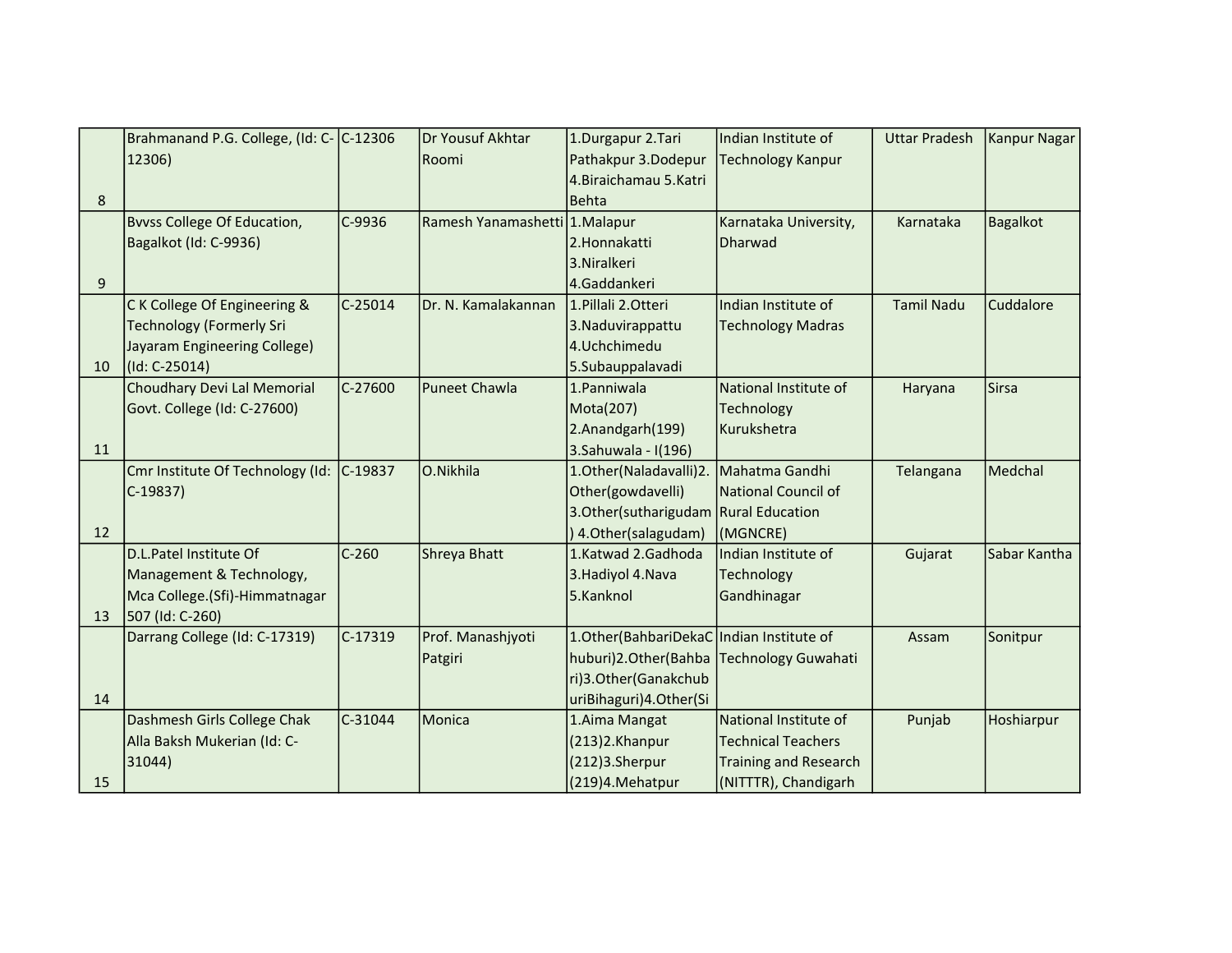|    | Deomornoi Degree College (Id: C-C-17167  |           | Brindaban Sarma    | 1. Bagharbari 2. Borigao   Indian Institute of |                                                | Assam                | Darrang      |
|----|------------------------------------------|-----------|--------------------|------------------------------------------------|------------------------------------------------|----------------------|--------------|
|    | 17167)                                   |           |                    | n3.Lozora4.Kharkhow                            | Technology Guwahati                            |                      |              |
|    |                                          |           |                    | apara5.Patidarrang                             |                                                |                      |              |
| 16 |                                          |           |                    |                                                |                                                |                      |              |
|    | Dewan V S Institute Of                   | $C-46966$ | Prashant Raghav    | 1. Aminagar Urf                                | Indian Institute of                            | <b>Uttar Pradesh</b> | Meerut       |
|    | Engineering And Technology,              |           |                    | <b>Bhurbaral</b>                               | <b>Technology Roorkee</b>                      |                      |              |
|    | Meerut (Id: C-46966)                     |           |                    | (CT)2.Tikri3.Mohiuddi                          |                                                |                      |              |
| 17 |                                          |           |                    | npur                                           |                                                |                      |              |
|    | Divine Institute Of Engg. Tech.          | S-2300    | Prasant Ku Hembram | 1.Sudiam2.Kadalibadia National Institute of    |                                                | Odisha               | Mayurbhanj   |
|    | Poda Astia Baripada (Id: S-2300)         |           |                    | 3. Sirisbani4. Karanjia 5.                     | <b>Technology Rourkela</b>                     |                      |              |
|    |                                          |           |                    | Ambasikida                                     |                                                |                      |              |
| 18 |                                          |           |                    |                                                |                                                |                      |              |
|    | Dogra Degree College (Id: C-             | $C-52243$ | Mr. Balwant Singh  | 1. Mean Sarkar 2. Smail Indian Institute of    |                                                | Jammu &              | Jammu        |
|    | 52243)                                   |           |                    | Pur3.Kartholi4.Palli5.T Technology Jammu       |                                                | Kashmir              |              |
|    |                                          |           |                    | londah                                         |                                                |                      |              |
| 19 |                                          |           |                    |                                                |                                                |                      |              |
|    | Dr. Rafiq Zakariya Higher                | $C-34260$ | Dr. Afroz Begum    | 1.Abdimandi2.Deoli3.                           | Dr. Babasaheb                                  | Maharashtra          | Aurangabad   |
|    | Learning & Research Center (Id:          |           |                    | Fatiyabad4.Kagjipura5 Ambedkar                 |                                                |                      |              |
|    | $C-34260$                                |           |                    | Bazar Sawangi.                                 | Marathawada                                    |                      |              |
| 20 |                                          |           |                    |                                                | University, Aurangabad                         |                      |              |
|    | IDr. Ram Manohar Lohia Awadh             | U-0510    | Prof. Rama Pati    | 1. Ganja 2. Paliagoa 3. Fir Indian Institue of |                                                | <b>Uttar Pradesh</b> | Faizabad     |
|    | University, Faizabad (Id: U-0510)        |           | Mishra             | ozpur4.Nandigram5.D                            | <b>Technology BHU</b>                          |                      |              |
|    |                                          |           |                    | ladera                                         |                                                |                      |              |
| 21 |                                          |           |                    |                                                |                                                |                      |              |
|    | Excel College Of Pharmacy (Id: C-C-58413 |           | Dr M Rangapriya    |                                                | 1.Alathur2.Katteri3.Th Tamil Nadu Agricultural | <b>Tamil Nadu</b>    | Namakkal     |
|    | 58413)                                   |           |                    | athankuttai                                    | University, Coimbatore                         |                      |              |
|    |                                          |           |                    | (CT)4.Kaliyanur5.Kaliy                         |                                                |                      |              |
|    |                                          |           |                    |                                                |                                                |                      |              |
| 22 |                                          |           |                    | anur Agraharam                                 |                                                |                      |              |
|    | Gopal Narayan Singh University           | U-1066    | Dr. Pramod Kumar   | 1.Dhamni2.Khajuri3.N                           | National Institute of                          | <b>Bihar</b>         | <b>Bihar</b> |
|    |                                          |           |                    | arari Kalan4.Narari                            | <b>Technology Patna</b>                        |                      |              |
| 23 |                                          |           |                    | Khurd5.Deuria                                  |                                                |                      |              |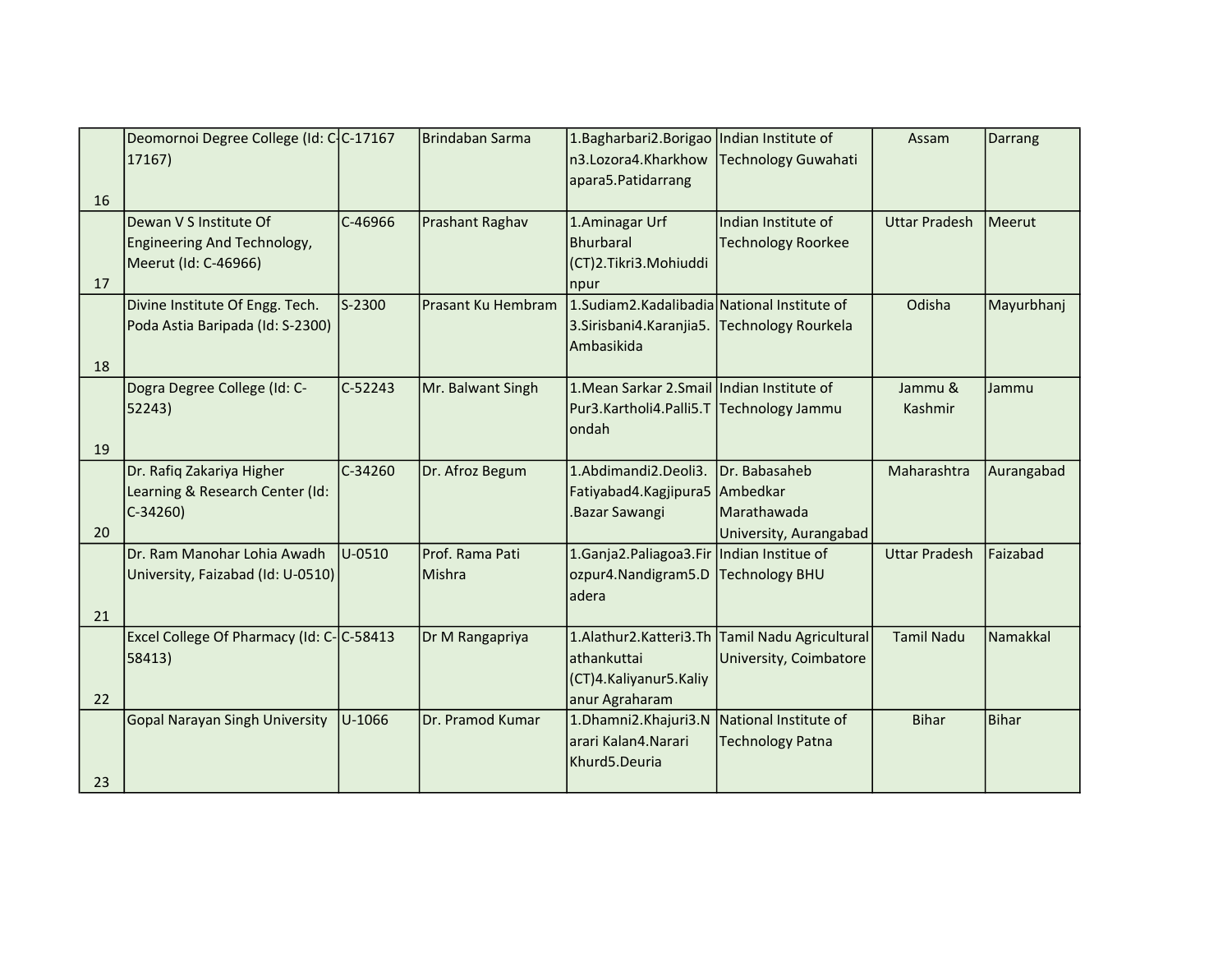|    | Government Degree College,               | C-9579    | Dr. Jekap Halam       | 1. Mayachhari                                   | National Institute of      | Tripura      | Dhalai       |
|----|------------------------------------------|-----------|-----------------------|-------------------------------------------------|----------------------------|--------------|--------------|
|    | Kamalpur (Id: C-9579)                    |           |                       | 2.Kalachhari                                    | <b>Technology Agartala</b> |              |              |
|    |                                          |           |                       | (CT)3. Noagaon                                  |                            |              |              |
| 24 |                                          |           |                       | (Part)4.Harerkhola                              |                            |              |              |
|    | Govt Degree College Handwara,            | $C-21418$ | Prof. Ishfaq Abdullah | 1.Khir Man Tilak                                | National Institute of      | Jammu &      | Kupwara      |
|    | Kashmir (Id: C-21418)                    |           | Rather                | Chand2.Kargam3.Harn Technology Srinagar         |                            | Kashmir      |              |
|    |                                          |           |                       | Pora4.Kultra5.Voda                              |                            |              |              |
| 25 |                                          |           |                       | Pora (Udh Pora)                                 |                            |              |              |
|    | Govt. College For Women M. A.            | $C-21405$ | Prof. Bilgees Shah    | 1. Other(Tailbal) 2. Othe National Institute of |                            | Jammu &      | Srinagar     |
|    | Road, Srinagar                           |           |                       | r(Burzhama)3.Sangam Technology Srinagar         |                            | Kashmir      |              |
|    |                                          |           |                       | 4.Other(AAnchar)5.Ot                            |                            |              |              |
| 26 |                                          |           |                       | her(PalporaA)                                   |                            |              |              |
|    | Govt. Degree College For                 | $C-21411$ | <b>Mudasir Ahmad</b>  | 1.Trichal2.Other(teng                           | National Institute of      | Jammu &      | Pulwama      |
|    | Women Pulwama, Kashmir (Id: C-           |           | Hajam                 | puna)3.Bonrah4.Band                             | Technology Srinagar        | Kashmir      |              |
|    | 21411)                                   |           |                       | zoo5.Naira                                      |                            |              |              |
| 27 |                                          |           |                       |                                                 |                            |              |              |
|    | Govt. Degree College Uttersoo,           | $C-21427$ | Javaid Ahmad Kumar    | 1.Kriri 2.Kradi3.Brar                           | National Institute of      | Jammu &      | Anantnag     |
|    | Kashmir (Id: C-21427)                    |           |                       | Ani Gandan4. Uttarsoo                           | Technology Srinagar        | Kashmir      |              |
|    |                                          |           |                       | 5. Datho Nag Narin                              |                            |              |              |
| 28 |                                          |           |                       |                                                 |                            |              |              |
|    | Govt. Degree College, Shadnagar C-21997  |           | Dr S Ravinder Reddy   | 1.Other(NAGULAPALL   Mahatma Gandhi             |                            | Telangana    | Ranga Reddy  |
|    | (Id: C-21997)                            |           |                       | Y)2.Other(cHATTANPA National Council of         |                            |              |              |
|    |                                          |           |                       | LLY)3.Other(LINGARED Rural Education            |                            |              |              |
| 29 |                                          |           |                       | DYGUDA)4.Other(CHI                              | (MGNCRE)                   |              |              |
|    | Govt. Polytechnic Shergarh               | S-17560   | Sh. Deepak Punia      | 1.Sher Garh                                     | National Institute of      | Haryana      | Kaithal      |
|    | Kaithal                                  |           |                       | (40)2. Dhodh Kheri                              | Technology                 |              |              |
|    |                                          |           |                       | (39)3.Deoban                                    | Kurukshetra                |              |              |
| 30 |                                          |           |                       | (44)4.Jagdishpura                               |                            |              |              |
|    | Govt. Pt. J.L.N. Arts & Commerce C-21757 |           |                       | Dr Smt Veena Tripathi 1. Other (Charbhata) 2.   | National Institute of      | Chhattisgarh | Chhattisgarh |
|    | College (Id: C-21757)                    |           |                       | Other(Jhaal)3.Other(D                           | Technology Raipur          |              |              |
|    |                                          |           |                       | hangaon)4.Other(And                             |                            |              |              |
| 31 |                                          |           |                       | hiyarkhor)5.Other(Ma                            |                            |              |              |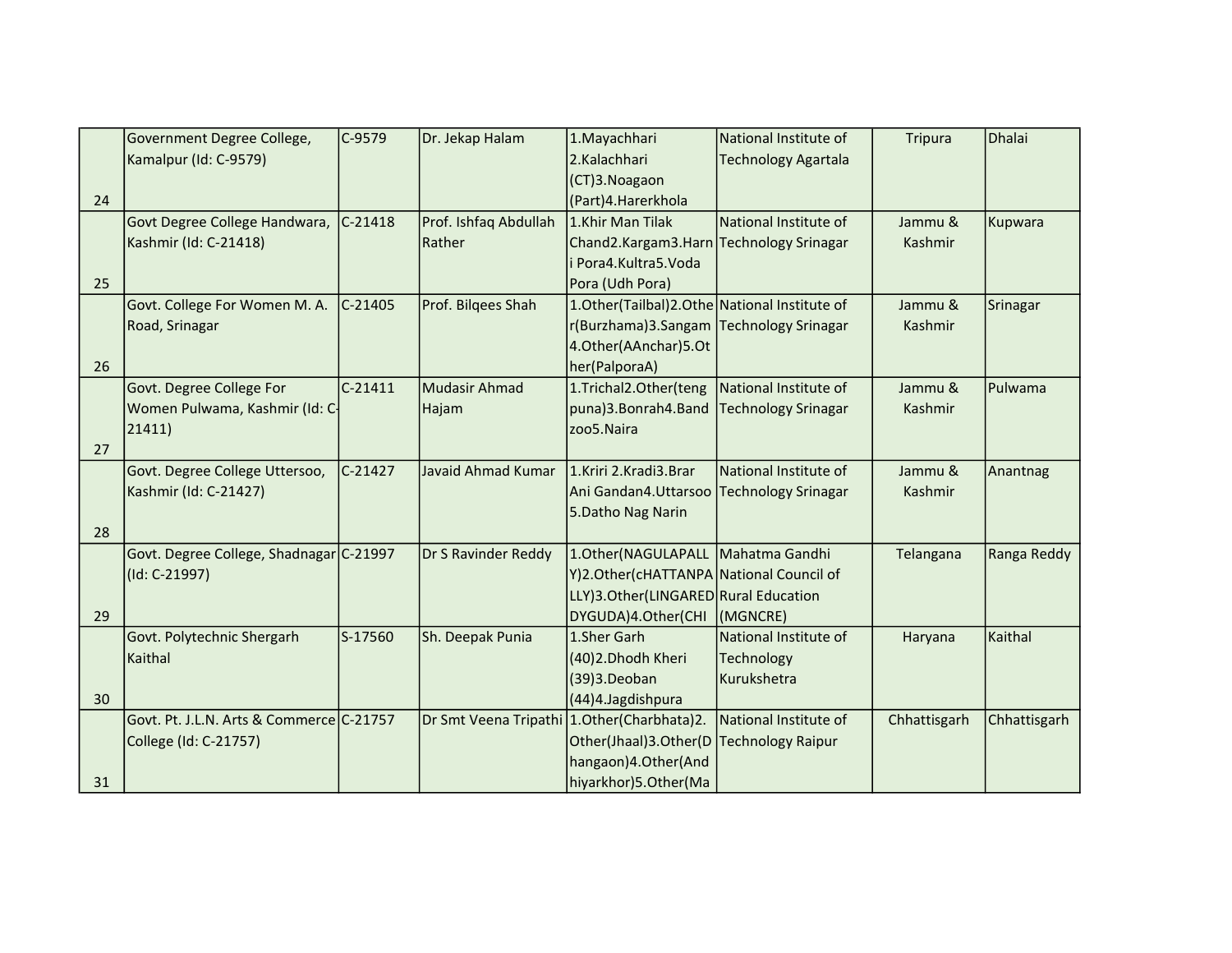|    | Grizzly College Of Education,           | $C-44411$ | Mr. Saurabh Sharma       | 1.Jongi2.Nawadih3.Pu National Institute of    |                                             | Jharkhand                    | Kodarma         |
|----|-----------------------------------------|-----------|--------------------------|-----------------------------------------------|---------------------------------------------|------------------------------|-----------------|
|    | Jhumri Telailya (Id: C-44411)           |           |                          | to4.Sardarudih5.Araga Technology              |                                             |                              |                 |
|    |                                         |           |                          | ro                                            | Jamshedpur                                  |                              |                 |
| 32 |                                         |           |                          |                                               |                                             |                              |                 |
|    | Guru Nanak Khalsa College For           | C-29415   | Dr. Balbir Kaur          | 1.Kakowal (80)2.Kheri National Institute of   |                                             | Punjab                       | Ludhiana        |
|    | Women, Model Town (Id: C-               |           |                          | (281)3.Jhameri                                | <b>Technical Teachers</b>                   |                              |                 |
|    | 29415)                                  |           |                          | (286)4.Jassowal                               | <b>Training and Research</b>                |                              |                 |
| 33 |                                         |           |                          | (282) 5. Beela (284)                          | (NITTTR), Chandigarh                        |                              |                 |
|    | Heritage Institute Of Technology C-6202 |           | Subham Kundu             | 1. Mallickpur                                 | Indian Institute of                         | <b>West Bengal</b>           | Kolkata         |
|    | 126 (Id: C-6202)                        |           |                          | 2. Metiagachi 3. Beleni 4                     | <b>Technology Kharagpur</b>                 |                              |                 |
|    |                                         |           |                          | Naigachhi5.Shripur                            |                                             |                              |                 |
| 34 |                                         |           |                          |                                               |                                             |                              |                 |
|    | Hindustan Institute Of                  | $C-10580$ | Ajay Sharma              | 1.Alipur (82)2.Aliaspur National Institute of |                                             | Haryana                      | Ambala          |
|    | Technology & Management (Id:            |           |                          | $(7)$ 3. Ponti                                | Technology                                  |                              |                 |
|    | $C-10580$                               |           |                          | (84)4.Dhanauri                                | Kurukshetra                                 |                              |                 |
| 35 |                                         |           |                          | $(81)5$ . Dhin $(143)$                        |                                             |                              |                 |
|    | les University, Bhopal, Madhya          | U-1064    | Phoolsingh               | 1.Kushalpura2.Rasuliy                         | Maulana Azad National Madhya Pradesh Bhopal |                              |                 |
|    | Pradesh                                 |           | Yaduwanshi               |                                               | Institute of Technology                     |                              |                 |
|    |                                         |           |                          | Gusain3.Kharpi4.Mittu Bhopal                  |                                             |                              |                 |
| 36 |                                         |           |                          | Khedi5.Mendora                                |                                             |                              |                 |
|    | <b>International School Of</b>          | C-18133   | Ahsan Iqbal              | 1. Other (kalvacharla) 2. Andhra University   |                                             | Andhra Pradesh East Godavari |                 |
|    | Technology & Science (Women),           |           | Mohammed                 | Other(ChakradwaraBa                           |                                             |                              |                 |
|    | Nh-5, East Gonagudem,                   |           |                          | ndham)3.Other(Naren                           |                                             |                              |                 |
| 37 | Rajanagram (Md), Rajahmundry,           |           |                          | drapuram) 4. Other (Ra                        |                                             |                              |                 |
|    | J.B. Institute Of Technology (Id:       | $C-21312$ | <b>Amit Kumar Bansal</b> | 1.Shankerpur                                  | Indian Institute of                         | Uttarakhand                  | Dehradun        |
|    | $C-21312$                               |           |                          | Hakumatpur2.Rampur Technology Roorkee         |                                             |                              |                 |
|    |                                         |           |                          | Kala3.Lakshmi                                 |                                             |                              |                 |
| 38 |                                         |           |                          | Pur4.Rampur                                   |                                             |                              |                 |
|    | Jamuna Prasad Memorial                  | $C-13334$ | Er. Sunil Kumar          | 1.Khajuria2.Kalara3.M                         | Dayalbagh Educational                       | <b>Uttar Pradesh</b>         | <b>Bareilly</b> |
|    | College, Bhairpur Khazuria (Id: C-      |           | Trivedi                  | ohammedpur                                    | Institute (DEI), Agra                       |                              |                 |
|    | 13334)                                  |           |                          | Jatan4.Maheshpur                              |                                             |                              |                 |
| 39 |                                         |           |                          | Shiv Singh5.Bhairpura                         |                                             |                              |                 |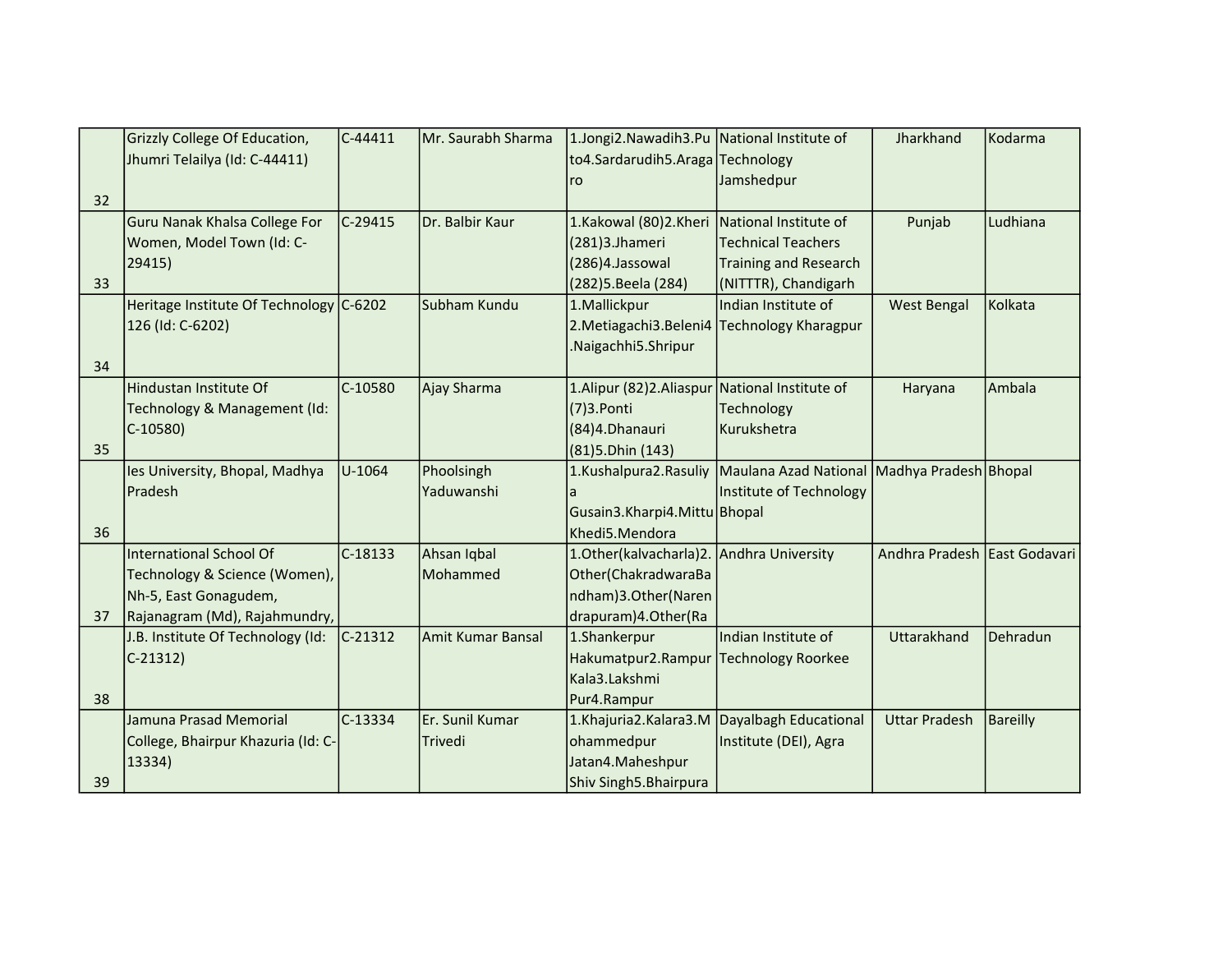|    | Jansons Institute Of Technology            | $C-37021$ | Dr. K. Senthamil    |                                              | 1. Other (MRayarpalaya Tamil Nadu Agricultural | <b>Tamil Nadu</b>  | Coimbatore         |
|----|--------------------------------------------|-----------|---------------------|----------------------------------------------|------------------------------------------------|--------------------|--------------------|
|    | $(Id: C-37021)$                            |           | Selvan              |                                              | m)2.Other(Selamppar University, Coimbatore     |                    |                    |
|    |                                            |           |                     | ayampalayam)3.Other                          |                                                |                    |                    |
| 40 |                                            |           |                     | (Sundamedu)4.Other(                          |                                                |                    |                    |
|    | Jeevan Joyt Educational Trusts             | C-33875   | Mr. Darshan Joshi   | 1.Ambode2.Chimane3 Indian Institute of       |                                                | Maharashtra        | Thane              |
|    | Reena Mehta Arts & Commerce                |           |                     | .Hedavade4.Tokare5.B Technology Bombay       |                                                |                    |                    |
|    | Rachana Apartment Near                     |           |                     | haliwali                                     |                                                |                    |                    |
| 41 | Kopolwadi Geeta Nagar                      |           |                     |                                              |                                                |                    |                    |
|    | Jhargram Raj College (Id: C-               | $C-19039$ | Dr. Sudip Kumar Das | 1.Antapati2.Phulberia                        |                                                | <b>West Bengal</b> | <b>West Bengal</b> |
|    | 19039)                                     |           |                     | 3. Tiakati 4. Other (Dubr                    |                                                |                    |                    |
|    |                                            |           |                     | ajpur)5.Other(Sevayat                        |                                                |                    |                    |
| 42 |                                            |           |                     | an)                                          |                                                |                    |                    |
|    | Jonai Girls College P.O. Jonai (Id: C-8385 |           | <b>Utpal Roy</b>    | 1.Malbhug                                    | Indian Institute of                            | Assam              | Dhemaji            |
|    | $C-8385$                                   |           |                     | Santipur2. Tarajan                           | <b>Technology Guwahati</b>                     |                    |                    |
|    |                                            |           |                     | N.C3.Tarajan                                 |                                                |                    |                    |
| 43 |                                            |           |                     | Gaon4.No.2                                   |                                                |                    |                    |
|    | <b>Jss Stc Arts And Comm College,</b>      | $C-9875$  | Dr P R Kengnal      | 1.Asangi2.Jagadal3.Yal Karnataka University, |                                                | Karnataka          | <b>Bagalkot</b>    |
|    | Banahatti (Id: C-9875)                     |           |                     | latti4.Hosur5.Madana                         | Dharwad                                        |                    |                    |
|    |                                            |           |                     | matti                                        |                                                |                    |                    |
| 44 |                                            |           |                     |                                              |                                                |                    |                    |
|    | Juria College, Fakuli (Id: C-              | C-17156   | Haji Md. Badrul     | 1.Kenduguri2.Telia                           | Indian Institute of                            | Assam              | Nagaon             |
|    | 17156)                                     |           | Haque               | Bebejia3. Telia Bebejia                      | <b>Technology Guwahati</b>                     |                    |                    |
|    |                                            |           |                     | Pathar4.Singari                              |                                                |                    |                    |
| 45 |                                            |           |                     | Basti5. Naga Bandha                          |                                                |                    |                    |
|    | K L E Polytechnic Haveri (Id: S-           | $S-1325$  | Pradeep H.S         | 1.Nelogal2.Kadamana                          | Karnataka University,                          | Karnataka          | Haveri             |
|    | 1325)                                      |           |                     | halli3.Gundenahalli4.J                       | Dharwad                                        |                    |                    |
|    |                                            |           |                     | angamanakop5.Hosah                           |                                                |                    |                    |
| 46 |                                            |           |                     | lalli                                        |                                                |                    |                    |
|    | K.K.S.Mani Polytechnic College             | S-2836    | Kumaragurubaran A   | 1.Kilpallipattu2.Motha Indian Institute of   |                                                | <b>Tamil Nadu</b>  | Vellore            |
|    | Vallam (Id: S-2836)                        |           |                     | kkal3.Kaniyambadi                            | <b>Technology Madras</b>                       |                    |                    |
|    |                                            |           |                     | (CT)4.Nelvoy5.Kaniya                         |                                                |                    |                    |
| 47 |                                            |           |                     | mbadi (R.F.)                                 |                                                |                    |                    |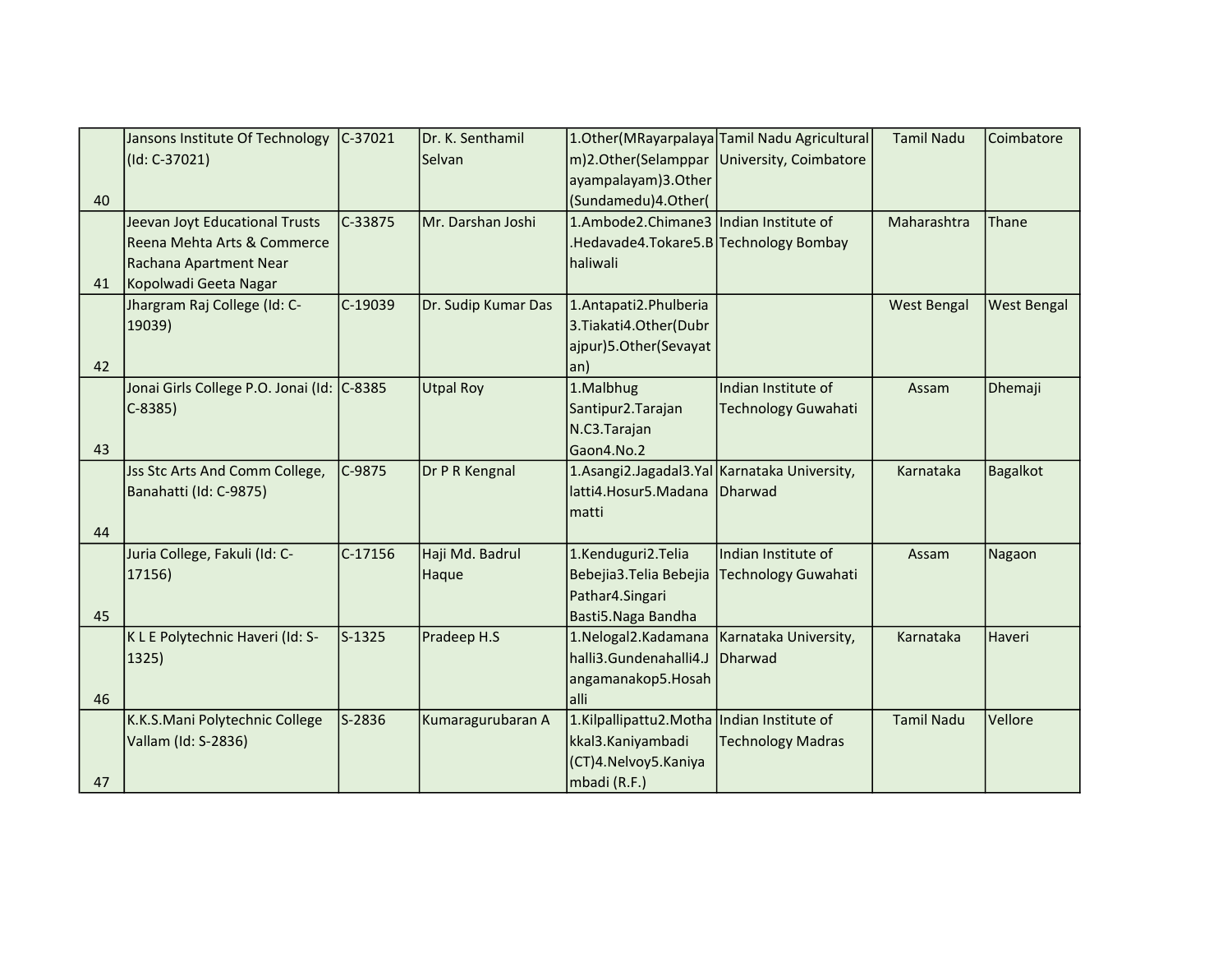|    | Kashi Institute Of Pharmacy,             | $C-47035$ | Dr Vivek Keshri    | 1. Bansipur 2. Khajuri 3.                 | Indian Institue of         | <b>Uttar Pradesh</b>  | Varanasi       |
|----|------------------------------------------|-----------|--------------------|-------------------------------------------|----------------------------|-----------------------|----------------|
|    | Varanasi (Id: C-47035)                   |           |                    | Bhikhipur4.Madhukar                       | Technology BHU             |                       |                |
|    |                                          |           |                    | Shahpur5.Benipur (CT)                     |                            |                       |                |
| 48 |                                          |           |                    |                                           |                            |                       |                |
|    | Katahguri College (Id: C-17250)          | $C-17250$ | Firuz Khan         | 1.Katah Guri2.Tuk-                        | Indian Institute of        | Assam                 | Nagaon         |
|    |                                          |           |                    | Tuki3.Lalana                              | <b>Technology Guwahati</b> |                       |                |
|    |                                          |           |                    | Bari4.Ahom                                |                            |                       |                |
| 49 |                                          |           |                    | Gaon5.Baruati                             |                            |                       |                |
|    | Kerala University Of Digital             | U-1154    | Pradeep Kumar K    | 1.Athiyannur                              | <b>IISER</b>               | Kerala                | Thiruvananth   |
|    | Sciences Innovation And                  |           |                    | (CT)2.Keezhthonnakka Thiruvananthapuram   |                            |                       | apuram         |
|    | Technology                               |           |                    | 13. Melthonnakkal 4. Vei                  |                            |                       |                |
| 50 |                                          |           |                    | loor                                      |                            |                       |                |
|    | Kongunadu Polytechnic College            | $S-2845$  | Mr. R. Elango      | 1.Kaduvetti2.Elurpatti                    | Tamil Nadu Agricultural    | <b>Tamil Nadu</b>     | Tiruchirappall |
|    | Tholurpatti (Id: S-2845)                 |           |                    | 3. Thottiapatti                           | University, Coimbatore     |                       |                |
|    |                                          |           |                    | 4.Kamalapuram5.Nag                        |                            |                       |                |
| 51 |                                          |           |                    | ayanallur                                 |                            |                       |                |
|    | Korm College Of Engineering (Id: C-26991 |           | Smt K.Lakshmi      | 1. Mittameedapalle 2. R Sri Venkateswara  |                            | Andhra Pradesh Y.S.R. |                |
|    | $C-26991$                                |           | Radhika            | ampathadu3.Ambavar Veterinary University, |                            |                       |                |
|    |                                          |           |                    | am4.Other(Diguvapall Tirupati             |                            |                       |                |
| 52 |                                          |           |                    | e)5.Other(Yerramachu                      |                            |                       |                |
|    | Late Ku. Durga Kanhaiyyalal              | $C-43182$ | Shivshankar P.More | 1.Garkhed2.Pimpalner Sant Gadge Baba      |                            | Maharashtra           | <b>Buldana</b> |
|    | Banmeru Science College, Lonar.          |           |                    | 3.Kundlas4.Deulgaon                       | Amravati University        |                       |                |
|    | (Id: C-43182)                            |           |                    | Kundpal5.Sarasawati                       |                            |                       |                |
| 53 |                                          |           |                    |                                           |                            |                       |                |
|    | M.G.M.`S College Of Computer             | $C-7379$  | Shri Rameshwar S   | 1.Bhanpur2.Marlak                         | Sant Gadge Baba            | Maharashtra           | Nanded         |
|    | Science & I.T., Nanded (Id: C-           |           | Belnor             | Bk.3.Daryapur4.Warkh Amravati University  |                            |                       |                |
|    | 7379)                                    |           |                    | ed5.Wanegaon                              |                            |                       |                |
| 54 |                                          |           |                    |                                           |                            |                       |                |
|    | M.P. Govt.P.G.College,                   | C-40004   | Dr. Narendra Gupta | 1. Satpura 2. Sahnawa 3. Maharana Pratap  |                            | Rajasthan             | Chittaurgarh   |
|    | Chittorgarh (Id: C-40004)                |           |                    | Bojunda4.Ghosunda5.                       | University of              |                       |                |
|    |                                          |           |                    | Kachoomra                                 | Agriculture and            |                       |                |
| 55 |                                          |           |                    |                                           | Technology (MPUAT)         |                       |                |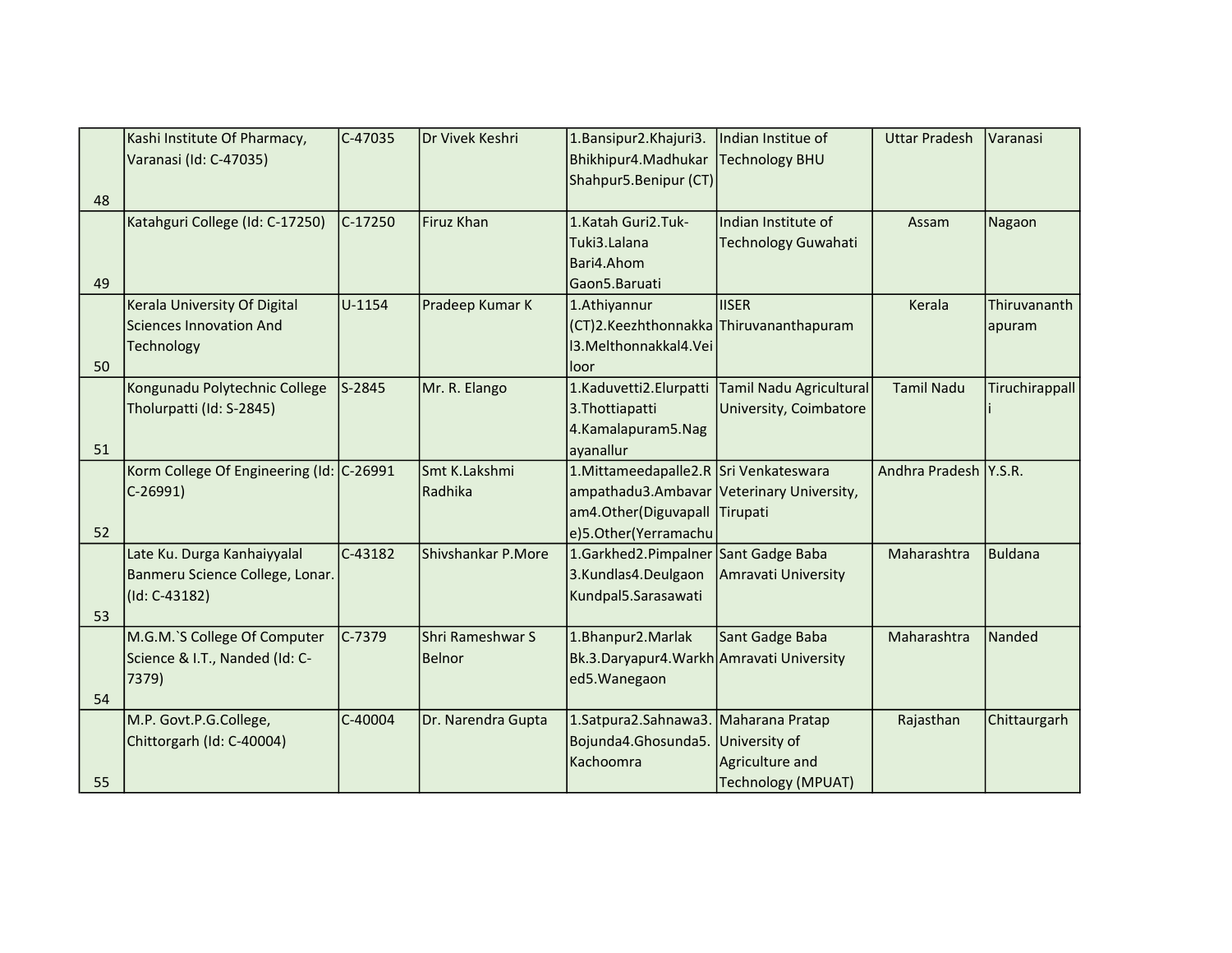|    | Madhuben And Bhanubhai Patel C-224  |           | Dr. Pooja Bhatt    | 1.Lakkadpura2.Dhobik Sardar Vallabhbhai     |                            | Gujarat             | Anand             |
|----|-------------------------------------|-----------|--------------------|---------------------------------------------|----------------------------|---------------------|-------------------|
|    | Women Institute Of Engineering      |           |                    | ui3.Dedarda4.Singlav5 National Institute of |                            |                     |                   |
|    | For Studies And Research In         |           |                    | Devapura                                    | <b>Technology Surat</b>    |                     |                   |
| 56 | Computer And Communication          |           |                    |                                             |                            |                     |                   |
|    | Maharaja Agrasen Institute Of       | C-32870   | Dr. K.C Tripathi   | 1.Gheora                                    | IIndian Institute of       | <b>Nct Of Delhi</b> | <b>North West</b> |
|    | Technology (Id: C-32870)            |           |                    | (CT)2.Jonti3.Lad Pur                        | <b>Technology Delhi</b>    |                     |                   |
|    |                                     |           |                    | (CT)4.Saoda5.Punjab                         |                            |                     |                   |
| 57 |                                     |           |                    | Khor                                        |                            |                     |                   |
|    | Makum College Makum Junction C-8401 |           | Moutushe Dam Gogoi | 1.Luhari Bongali                            | Indian Institute of        | Assam               | Tinsukia          |
|    | Tinsukia (Id: C-8401)               |           |                    | Gaon2.Ahukhat                               | <b>Technology Guwahati</b> |                     |                   |
|    |                                     |           |                    | Gaon3. Betjan T.E. 255                      |                            |                     |                   |
| 58 |                                     |           |                    | Nlr4.Hukanpukhuri                           |                            |                     |                   |
|    | Mar Athanasius College For          | $C-11797$ | Dr. Jeemon Joseph  | 1.Cherukole2.Ezhumat IISER                  |                            | Kerala              | Pathanamthit      |
|    | Advanced Studies, Thiravalla        |           |                    | toor3.Aruvappulam4.                         | Thiruvananthapuram         |                     | ta                |
|    | 689 101 (Id: C-11797)               |           |                    | Ayiroor5.Kavumbhago                         |                            |                     |                   |
| 59 |                                     |           |                    | m (Part)                                    |                            |                     |                   |
|    | Marathwada Mitra Mandal`S           | $C-41758$ | Dr.Sandip M. Anpat | 1.Ambi2.Agalambe3.O   Indian Institute of   |                            | Maharashtra         | Pune              |
|    | College Of Commerce, Pune 4         |           |                    | ther(Zhalanwadi)4.Oth Technology Bombay     |                            |                     |                   |
|    | (Id: C-41758)                       |           |                    | er(Khatpewadi)5.Othe                        |                            |                     |                   |
| 60 |                                     |           |                    | r(Matalwadi)                                |                            |                     |                   |
|    | Muzaffarpur Institute Of            | C-43247   | Narayan Kumar      | 1. Bairia 2. Sakra 3. Bela                  | National Institute of      | <b>Bihar</b>        | Muzaffarpur       |
|    | Technology (Id: C-43247)            |           |                    | Gopi4.Sonbarsa5.Meh Technology Patna        |                            |                     |                   |
|    |                                     |           |                    | si                                          |                            |                     |                   |
| 61 |                                     |           |                    |                                             |                            |                     |                   |
|    | Nagole Institute Of Technology      | $C-19691$ | Kavitha Kotte      | 1.Other(TATTIANNAR                          | Mahatma Gandhi             | Telangana           | Ranga Reddy       |
|    | & Science (Id: C-19691)             |           |                    | AM)2.Loyapally3.Man                         | National Council of        |                     |                   |
|    |                                     |           |                    | neguda4.Marriguda5.                         | <b>Rural Education</b>     |                     |                   |
| 62 |                                     |           |                    | <b>Bacharam</b>                             | (MGNCRE)                   |                     |                   |
|    | Netaji Subhas University Of         | U-1056    | Dr. Praveen Saroha | 1. Jaffar Pur Kalan                         | Indian Institute of        | Nct Of Delhi        | South West        |
|    | Technology, Delhi                   |           |                    | (CT)Rewla Kham                              | Technology Delhi           |                     | Delhi             |
|    |                                     |           |                    | Pur3.Other(Pochanpur                        |                            |                     |                   |
| 63 |                                     |           |                    | )4.Other(Badusarai)5.                       |                            |                     |                   |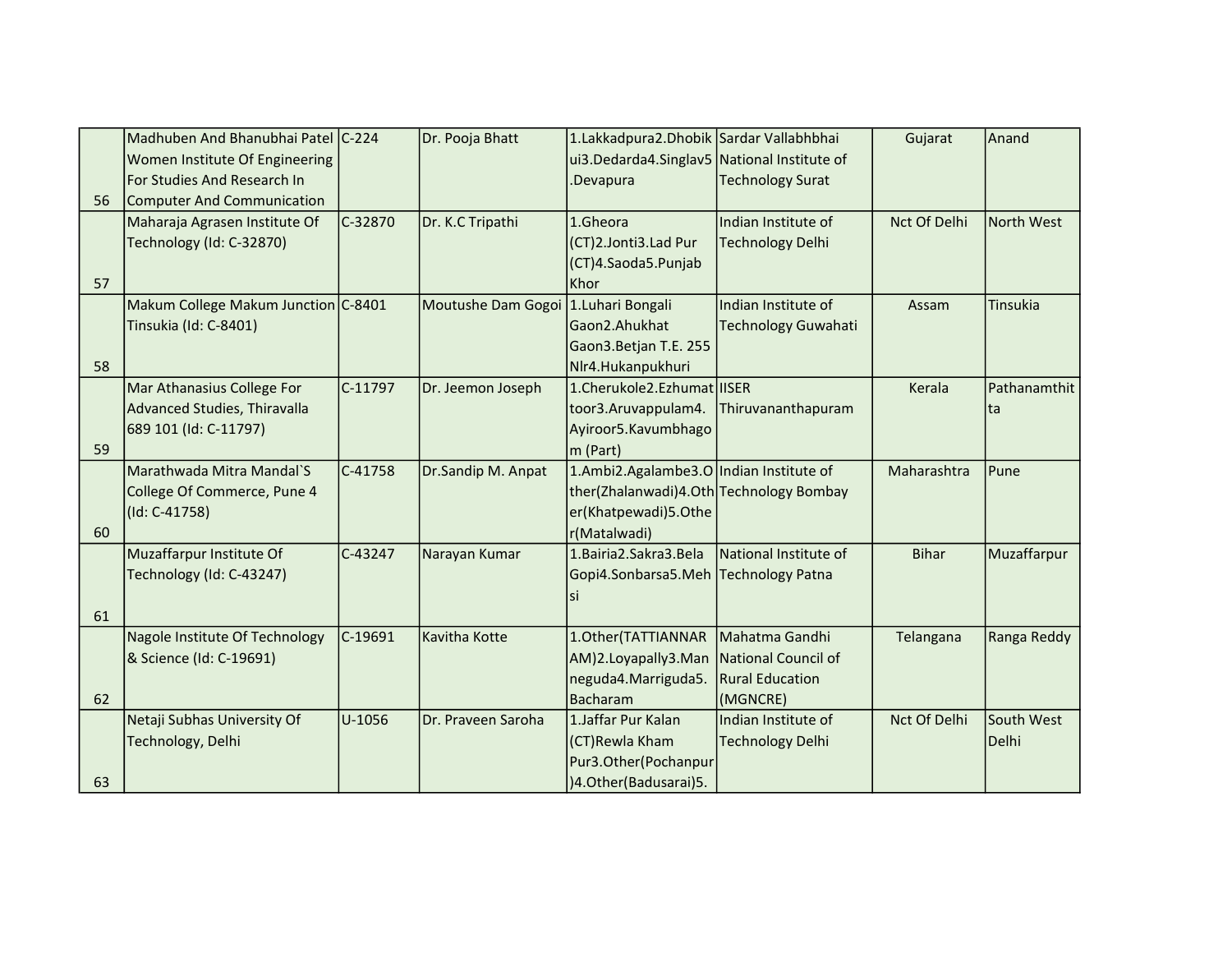|    | Nyayadhish Tatyasaheb Athalye   | C-33567   | Snehalata S.Pujari   | 1. Talavade 2. Katavali 3.                  | Indian Institute of                      | Maharashtra              | Ratnagiri    |
|----|---------------------------------|-----------|----------------------|---------------------------------------------|------------------------------------------|--------------------------|--------------|
|    | Artsvedmurti S R Sapre          |           |                      | Sadavali4.Dhamapur                          | <b>Technology Bombay</b>                 |                          |              |
|    | <b>Commerce And Vidhidnya</b>   |           |                      | <b>Tarf</b>                                 |                                          |                          |              |
| 64 | Dadasaheb Pitre Science         |           |                      | Devrukh5.Harpude                            |                                          |                          |              |
|    | P.B. College (Id: C-17220)      | C-17220   | Dr. Akhtarul Islam   | 1.Beguntali2.Khudima                        | Indian Institute of                      | Assam                    | Dhubri       |
|    |                                 |           |                      | ri Pt.I3.Tiamari                            | <b>Technology Guwahati</b>               |                          |              |
|    |                                 |           |                      | Pt.I4.Madhusoulmari                         |                                          |                          |              |
| 65 |                                 |           |                      | Pt. I5.Darchuka Pt.I                        |                                          |                          |              |
|    | Pailan College Of Management    | $C-6295$  | Mr. Ayan Mukherji    | 1.Daulatpur2.Raja                           | Indian Institute of                      | <b>West Bengal</b>       | South Twenty |
|    | And Technology 156 (Id: C-6295) |           |                      |                                             | Rampur3.Karimpur4.A Technology Kharagpur |                          | Four         |
|    |                                 |           |                      | mgachhi5.Chak                               |                                          |                          | Parganas     |
| 66 |                                 |           |                      | Rajumolla                                   |                                          |                          |              |
|    | Parvatha Reddy Babul Reddy      | C-26874   | Dr G Vijay Kumar     | 1.Jaladanki2.Budamag Sri Venkateswara       |                                          | Andhra Pradesh Sri Potti |              |
|    | Visvodaya Institute Of          |           |                      | unta3.Brahmanakraka                         | Veterinary University,                   |                          | Sriramulu    |
|    | Technology & Science (Id: C-    |           |                      | Jammalapalem                                | Tirupati                                 |                          | Nellore      |
| 67 | 26874)                          |           |                      |                                             |                                          |                          |              |
|    | Patrician College Of Arts And   | C-43907   | <b>Raichel Diana</b> | 1. Madippakkam                              | Indian Institute of                      | <b>Tamil Nadu</b>        | Chennai      |
|    | Science (Id: C-43907)           |           |                      | (CT)2.Alandur                               | <b>Technology Madras</b>                 |                          |              |
|    |                                 |           |                      | 3. Navalur RF                               |                                          |                          |              |
| 68 |                                 |           |                      | 4.Palavakkam                                |                                          |                          |              |
|    | Prashanti Inst. Of              | $C-31613$ | Prof. Ajay Jaiswal   | 1.Gangedi2.Jahangirp                        | Shri Govindram                           | Madhya Pradesh Ujjain    |              |
|    | Management, Ujjain (Id: C-      |           |                      | ur3.Hingoniya4.Palsod Seksaria Institute of |                                          |                          |              |
|    | 31613)                          |           |                      | a.Patyakhedi                                | <b>Technology and</b>                    |                          |              |
| 69 |                                 |           |                      |                                             | Science, Indore                          |                          |              |
|    | Quantum University (Id:U-0950)  | U-0950    | R K Khare            | 1. Chauli Shahbuddin                        | Indian Institute of                      | Uttarakhand              | Hardwar      |
|    |                                 |           |                      | Pur2.Patti                                  | <b>Technology Roorkee</b>                |                          |              |
|    |                                 |           |                      | Dada3.Alawalpur4.Ma                         |                                          |                          |              |
| 70 |                                 |           |                      | ndawar5.Hasanpur                            |                                          |                          |              |
|    | Rabindra Satabarshiki           | C-19047   | Dr. Madhumita        | 1.Ajabnagar2.Dwandb                         | Indian Institute of                      | <b>West Bengal</b>       | Paschim      |
|    | Mahavidyalaya (Id: C-19047)     |           | Mondal               | ipur3.Gopmohal Urf                          | <b>Technology Kharagpur</b>              |                          | Medinipur    |
|    |                                 |           |                      | Manoharpur4.Laoda5.                         |                                          |                          |              |
| 71 |                                 |           |                      | Manoharpur                                  |                                          |                          |              |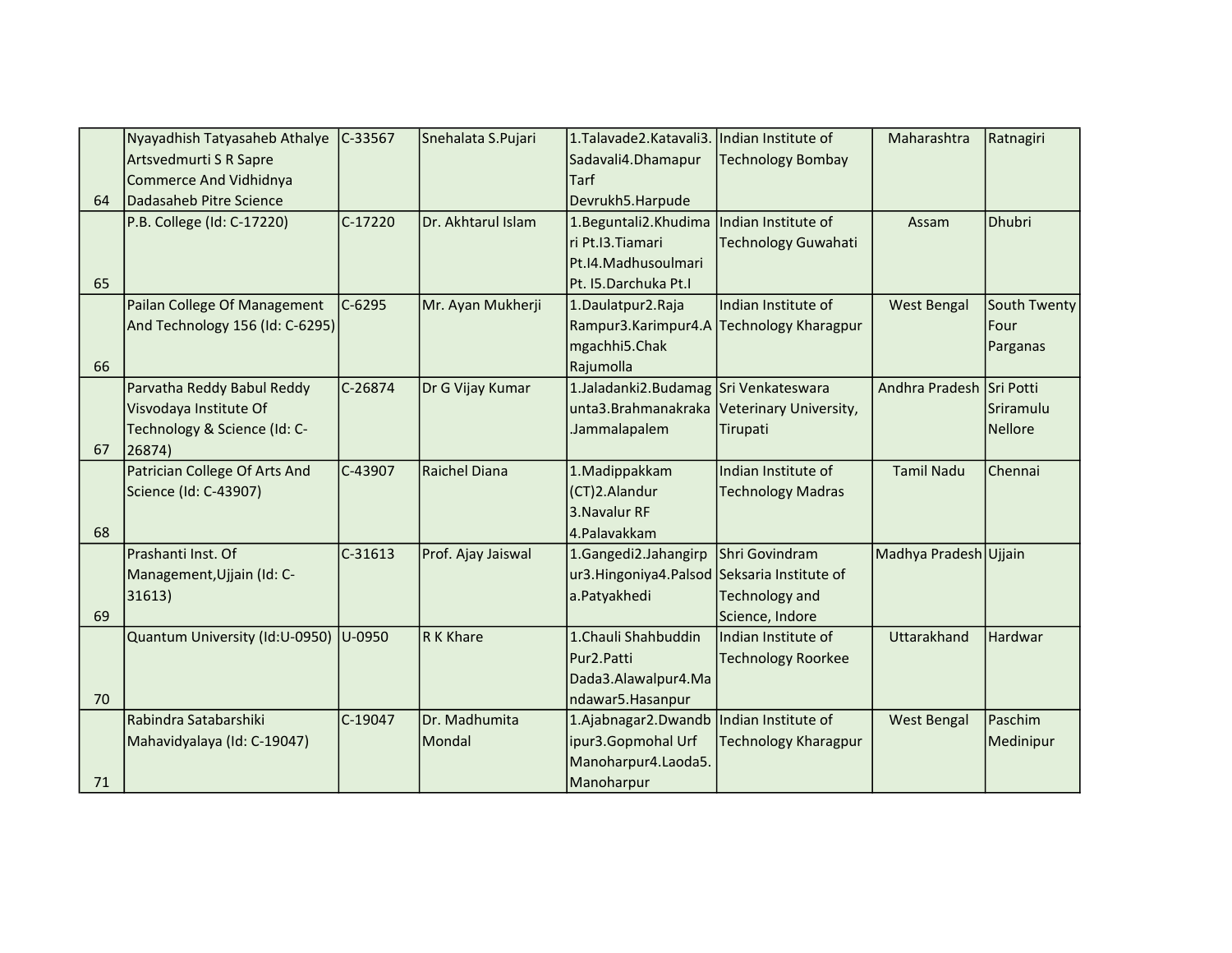|    | Raj Nobels Degree College (Id: C-C-53424  |           | <b>Kuldeep Singh</b>        | 1.Mandva2.Teejwar3.                           | Maharana Pratap                                  | Rajasthan            | Dungarpur   |
|----|-------------------------------------------|-----------|-----------------------------|-----------------------------------------------|--------------------------------------------------|----------------------|-------------|
|    | 53424)                                    |           |                             | Khaparda4.Beelri5.Bh                          | University of                                    |                      |             |
|    |                                           |           |                             | andariya With Chak                            | Agriculture and                                  |                      |             |
| 72 |                                           |           |                             |                                               | <b>Technology (MPUAT)</b>                        |                      |             |
|    | Rajiv Gandhi Memorial College             | C-23002   | Upasana Sharma              | 1.Changrah2.Logate3.                          | Indian Institute of                              | Jammu &              | Kathua      |
|    | Of Education (Id: C-23002)                |           |                             | Kathera4.Chak Sardar                          | <b>Technology Jammu</b>                          | Kashmir              |             |
|    |                                           |           |                             | Desa Singh5.Parso                             |                                                  |                      |             |
| 73 |                                           |           |                             | Chak                                          |                                                  |                      |             |
|    | Rajkiya Engineering College,              | $C-62087$ | Abhishek Bajpai             | 1.Aher2.Balanpur3.Diy Indian Institute of     |                                                  | <b>Uttar Pradesh</b> | Kannauj     |
|    | Kannauj (Id:C-62087)                      |           |                             | ora4. Parsaramau5. Lilu Technology Kanpur     |                                                  |                      |             |
|    |                                           |           |                             | iya                                           |                                                  |                      |             |
| 74 |                                           |           |                             |                                               |                                                  |                      |             |
|    | Ramrao Zanak Arts And                     | C-43111   | <b>Asst Prof Nandkishor</b> | 1.Kherda2.Pangri                              | Sant Gadge Baba                                  | Maharashtra          | Washim      |
|    | Commerce College, Malegaon.               |           | L. Gaikwad                  | Nawaghare3. Warangi                           | Amravati University                              |                      |             |
|    | $(Id: C-43111)$                           |           |                             | 4. Pangri Kute5. Bordi                        |                                                  |                      |             |
| 75 |                                           |           |                             |                                               |                                                  |                      |             |
|    | Rangachachi College P.O. Majuli C-8397    |           | Krishno Kanto Doley         | 1.Gosai                                       | Indian Institute of                              | Assam                | Jorhat      |
|    | (Id: C-8397)                              |           |                             | Bari2.Jorbeel3.Nagan                          | <b>Technology Guwahati</b>                       |                      |             |
|    |                                           |           |                             | Chuk4.Kalia                                   |                                                  |                      |             |
| 76 |                                           |           |                             | Gaon5.Karki Chuk                              |                                                  |                      |             |
|    | Rbvrr College For Women (Id: C- C-26006   |           | Dr. P. Jhansi Lakshmi       | 1. Other (Kondapur) 2.0 National Institute of |                                                  | Telangana            | Hyderabad   |
|    | 26006)                                    |           |                             |                                               | ther(Rustapuram)3.Ot Rural Development and       |                      |             |
|    |                                           |           |                             | her(VeeraReddypalli)4 Panchayati Raj          |                                                  |                      |             |
| 77 |                                           |           |                             | .Other(PeddaThanda)                           |                                                  |                      |             |
|    | Ryreha Polytechnic College (Id: S-S-15620 |           | Adaikalasusai J             | 1. Other (Kothainatchiy Gandhigram Rural      |                                                  | <b>Tamil Nadu</b>    | Tirunelveli |
|    | 15620)                                    |           |                             | arpuram)2.Paruvakku                           | Institute, Dindigul                              |                      |             |
|    |                                           |           |                             | di3.Other(Pacheri)4.O                         |                                                  |                      |             |
| 78 |                                           |           |                             | ther(Etticheri)5.Other(                       |                                                  |                      |             |
|    | <b>Rvs College Of Engineering And</b>     | $C-36938$ | Dr.S.S.Sivaraju             |                                               | 1. Other (Oldcharkaarp   Tamil Nadu Agricultural | <b>Tamil Nadu</b>    | Coimbatore  |
|    | Technology (Id: C-36938)                  |           |                             |                                               | athi2.Other(NaakarUrt University, Coimbatore     |                      |             |
|    |                                           |           |                             | huFirstSettlement)3.0                         |                                                  |                      |             |
| 79 |                                           |           |                             | ther(NaakarUrthuSeco                          |                                                  |                      |             |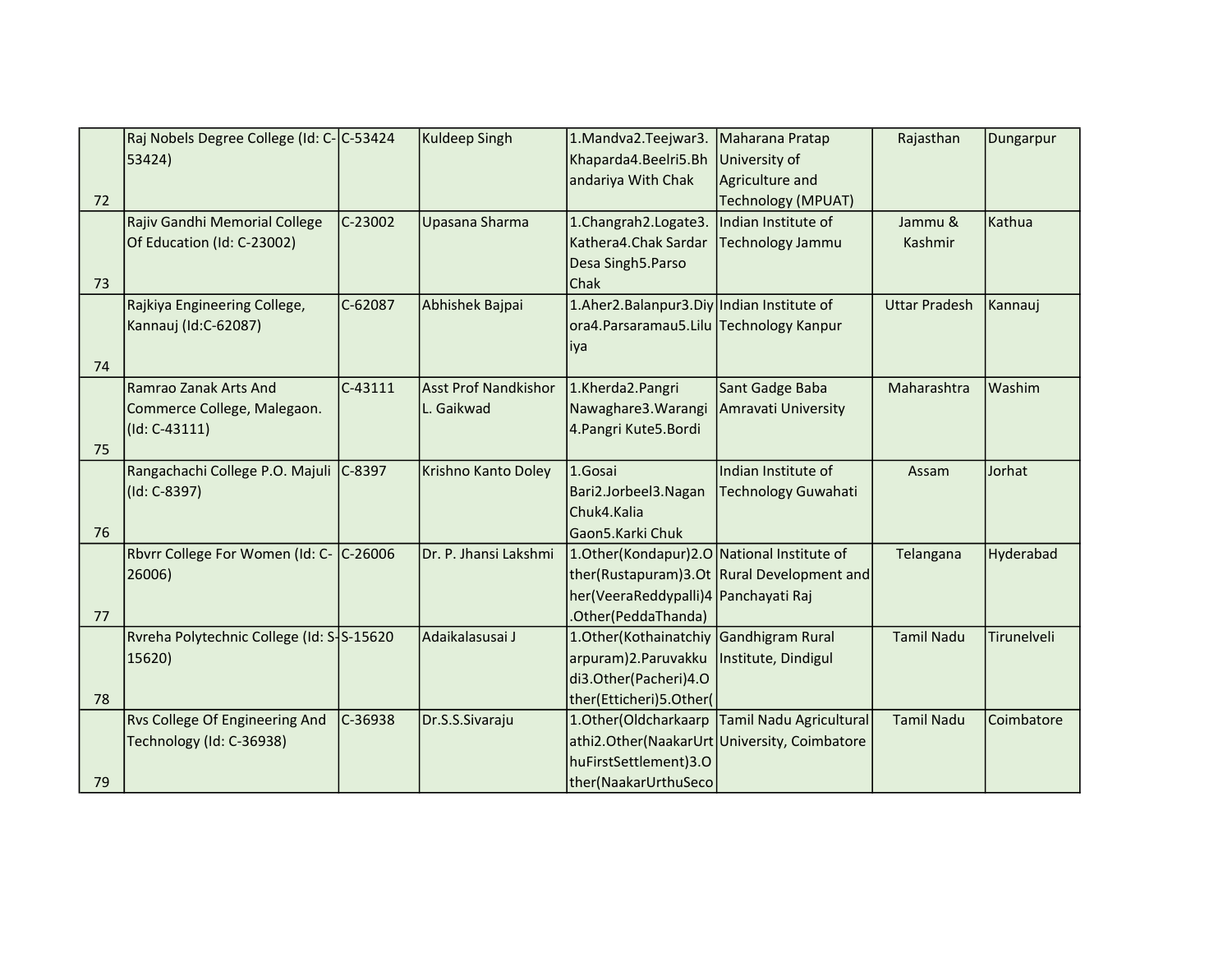|    | S.S.A.C. Amravati (Id: C-44563)       | $C-44563$ | Dr. Yogesh Sable        | 1.Ankwadi2.Gurudeon Sant Gadge Baba            |                                             | Maharashtra            | Amravati    |
|----|---------------------------------------|-----------|-------------------------|------------------------------------------------|---------------------------------------------|------------------------|-------------|
|    |                                       |           |                         | agar3.Shirajgaon                               | Amravati University                         |                        |             |
|    |                                       |           |                         | Mozari4.Shiwangaon5                            |                                             |                        |             |
| 80 |                                       |           |                         | .Shendola Kh.                                  |                                             |                        |             |
|    | Saraswathy College Of                 | C-16538   | Balamurugan.P           | 1.Olakkur                                      | Indian Institute of                         | <b>Tamil Nadu</b>      | Viluppuram  |
|    | Engineering And Technology (Id:       |           |                         | Kilpadi2.Olakkur                               | <b>Technology Madras</b>                    |                        |             |
|    | $C-16538$                             |           |                         | Melpadi3.Padiri4.Ong                           |                                             |                        |             |
| 81 |                                       |           |                         | ur5.Saram                                      |                                             |                        |             |
|    | Sarvepalli Radhakrishnan              | U-0755    | <b>Miss Parul Omare</b> | 1.Bagli2.Chhan3.Rapa                           | Maulana Azad National Madhya Pradesh Bhopal |                        |             |
|    | University (Id: U-0755)               |           |                         | diya4.Maksi5.Laharpu                           | Institute of Technology                     |                        |             |
|    |                                       |           |                         |                                                | <b>Bhopal</b>                               |                        |             |
| 82 |                                       |           |                         |                                                |                                             |                        |             |
|    | Satish Misal Educational              | $C-49466$ | Shraddha Manjrekar      | 1. Mangaon 2. Ranje 3. A   Indian Institute of |                                             | Maharashtra            | Pune        |
|    | Foundation'S Brick School Of          |           |                         | lande4. Thapewadi5. W Technology Bombay        |                                             |                        |             |
|    | Architecture, Pune (Id: C-49466)      |           |                         | arvadi                                         |                                             |                        |             |
| 83 |                                       |           |                         |                                                |                                             |                        |             |
|    | Shri Vatavruksha Swami Maharaj S-2182 |           | Prof.Khilari V.S.       | 1.Konhali2.Hasapur3.                           | Indian Institute of                         | Maharashtra            | Solapur     |
|    | Devasthan'S Svsmd'S                   |           |                         | Naganhalli4. Bagehalli5 Technology Bombay      |                                             |                        |             |
|    | Polytechnic College Akkalkot (Id:     |           |                         | .Sangavi Bk                                    |                                             |                        |             |
| 84 | $ S-2182\rangle$                      |           |                         |                                                |                                             |                        |             |
|    | <b>Sinhgad Technical Education</b>    | C-41391   | Mr. V. D. Tayade        | 1.Adavali2.Ambee3.G                            | Indian Institute of                         | Maharashtra            | Pune        |
|    | Societys Sinhgad College Of           |           |                         | ohe                                            | <b>Technology Bombay</b>                    |                        |             |
|    | Engineering, Wadgaon Bk., Pune        |           |                         | Kh.4.Pabe5.Kambare                             |                                             |                        |             |
| 85 | (Id: C-41391)                         |           |                         | Kh.                                            |                                             |                        |             |
|    | Sri Indu College Of Engineering       | $C-19647$ | Mr. M.Chalapathi Rao    | 1. Other (vanasthalipur   Mahatma Gandhi       |                                             | Telangana              | Ranga Reddy |
|    | & Technology, Rangareddi,             |           |                         | am2.Other(sahebnaga National Council of        |                                             |                        |             |
|    | Telangana                             |           |                         | r)3.Other(mangalpalli   Rural Education        |                                             |                        |             |
| 86 |                                       |           |                         | post)4.Other(brahman)(MGNCRE)                  |                                             |                        |             |
|    | Sri Vidya Sai Degree College          | C-57644   | <b>B</b> Sunitha        | 1. Maddikera                                   | Sri Venkateswara                            | Andhra Pradesh Kurnool |             |
|    | Maddikera (Id: C-57644)               |           |                         | Agraharam2.Maddiker   Veterinary University,   |                                             |                        |             |
|    |                                       |           |                         |                                                | Tirupati                                    |                        |             |
| 87 |                                       |           |                         | (East)3.Hampa4.Buruj                           |                                             |                        |             |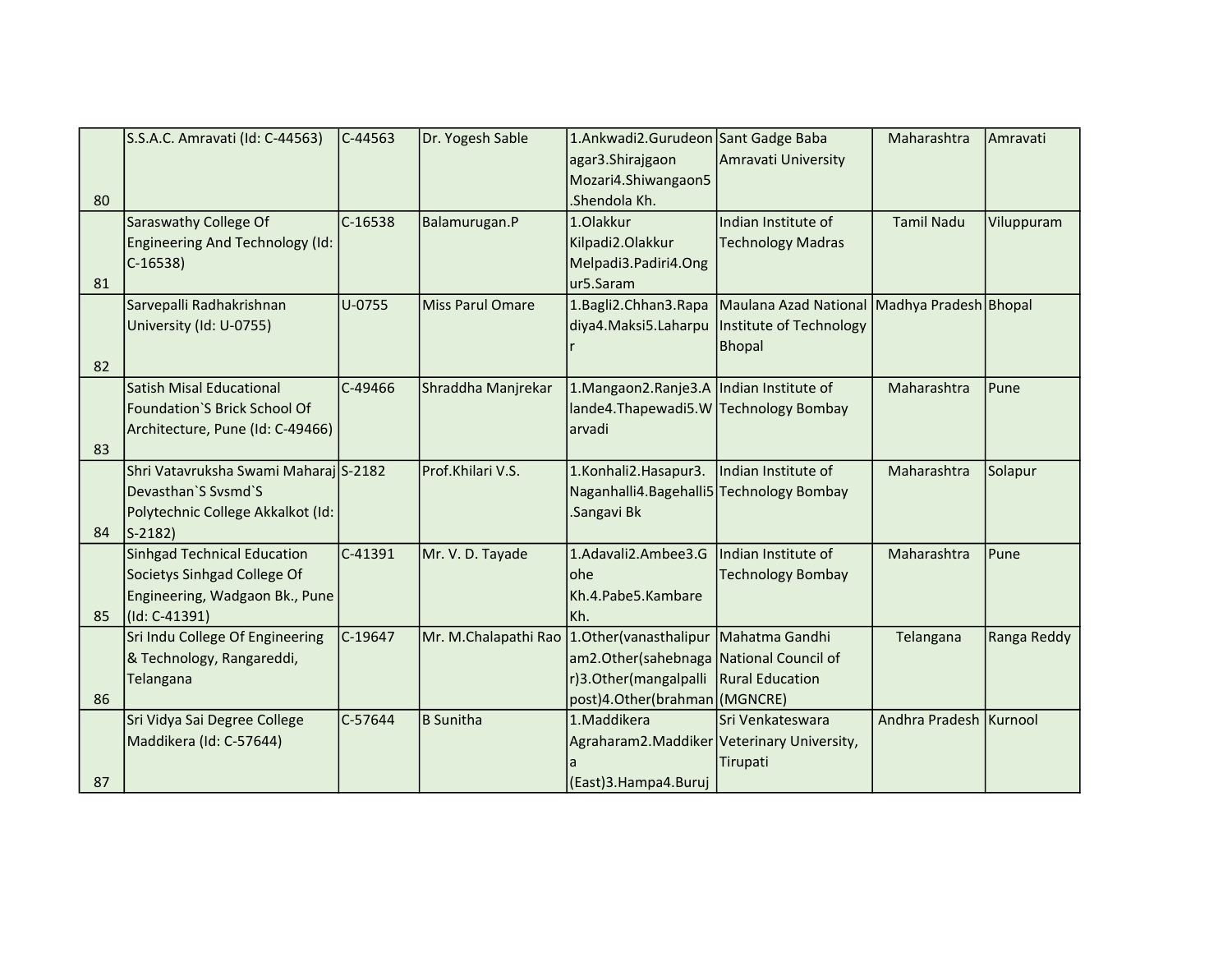|    | Srmv College Of Education,              | $C-14852$ | Dr.S.Swaminathan           |                                              | 1. Other (Keeranatham) Tamil Nadu Agricultural  | <b>Tamil Nadu</b>    | Coimbatore |
|----|-----------------------------------------|-----------|----------------------------|----------------------------------------------|-------------------------------------------------|----------------------|------------|
|    | (Autonomous) (Id: C-14852)              |           |                            |                                              | 2. Other (Marudur) 3. Ot University, Coimbatore |                      |            |
|    |                                         |           |                            | her(Belladhi)4.Other(A                       |                                                 |                      |            |
| 88 |                                         |           |                            | graharasamakulam)5.                          |                                                 |                      |            |
|    | St. Joseph'S College For Women C-41056  |           | T.G.Shejo                  | 1.Sembandampalaya                            | <b>Tamil Nadu Agricultural</b>                  | <b>Tamil Nadu</b>    | Tiruppur   |
|    | (Id: C-41056)                           |           |                            | m2.Manickapuram                              | University, Coimbatore                          |                      |            |
|    |                                         |           |                            | (CT)3.Ponnapuram4.O                          |                                                 |                      |            |
| 89 |                                         |           |                            | ther(Vellakkaradu)5.O                        |                                                 |                      |            |
|    | Swami Keshwanand Inst. Of               | $C-25123$ | <b>Kiran Rathi</b>         | 1.Kilkipura2.Malwa3.R Malaviya National      |                                                 | Rajasthan            | Jaipur     |
|    | Tech. Mgt. & Gramothan, Jaipur          |           |                            | anipura4.Khera                               | Institute of Technology                         |                      |            |
|    | (Id: C-25123)                           |           |                            | Jagannathpura5.Barh                          | Jaipur                                          |                      |            |
| 90 |                                         |           |                            | Ramzanipura                                  |                                                 |                      |            |
|    | Thiagarajar Polytechnic College         | S-3096    | P. Jayakumar               | 1.Andipatti-                                 | Indian Institute of                             | <b>Tamil Nadu</b>    | Salem      |
|    | Jagir Ammapalayam -                     |           |                            | Sowdapuram2.Manat                            | <b>Technology Madras</b>                        |                      |            |
|    | Meyyanoor (Id: S-3096)                  |           |                            | hal3. Nagalur4. Pagalpa                      |                                                 |                      |            |
| 91 |                                         |           |                            | tti 5.Ammapalayam                            |                                                 |                      |            |
|    | Thiruthangal Nadar College (Id:         | C-43935   | Mr.Johnbritto              | 1.Arumandai2.Perung                          | Indian Institute of                             | <b>Tamil Nadu</b>    | Chennai    |
|    | $C-43935$                               |           |                            | avoor3.Thirunilai4.Nay Technology Madras     |                                                 |                      |            |
|    |                                         |           |                            | ur5.Mafaskanpet                              |                                                 |                      |            |
| 92 |                                         |           |                            |                                              |                                                 |                      |            |
|    | Trinity College For Women (Id: C-C-9496 |           | S.Hemalatha                | 1.Aniyapuram                                 | <b>Tamil Nadu Agricultural</b>                  | <b>Tamil Nadu</b>    | Namakkal   |
|    | 9496)                                   |           |                            |                                              | 2. Pettaipalayam 3. Thol University, Coimbatore |                      |            |
|    |                                         |           |                            | ur4. Vagurampatti 5. Pa                      |                                                 |                      |            |
| 93 |                                         |           |                            | rali                                         |                                                 |                      |            |
|    | Udai Pratap College, Varanasi           | C-13585   | Dr. Dharmendra             | 1. Pisaur 2. Bhawanipur   Indian Institue of |                                                 | <b>Uttar Pradesh</b> | Varanasi   |
|    | $(Id: C-13585)$                         |           | <b>Kumar Singh</b>         | 3. Daniyalpur 4. Ganesh Technology BHU       |                                                 |                      |            |
|    |                                         |           |                            | pur5.Chamawn                                 |                                                 |                      |            |
| 94 |                                         |           |                            |                                              |                                                 |                      |            |
|    | United Institute Of Technology,         | C-46689   | <b>Santosh Kumar Singh</b> | 1.Bharauha2.Masika3.                         | Indian Institue of                              | <b>Uttar Pradesh</b> | Allahabad  |
|    | Allahabad (Id: C-46689)                 |           |                            | Naini Taluka Naini                           | <b>Technology BHU</b>                           |                      |            |
|    |                                         |           |                            | Dadari4.Mahuwari5.B                          |                                                 |                      |            |
| 95 |                                         |           |                            | aramar                                       |                                                 |                      |            |